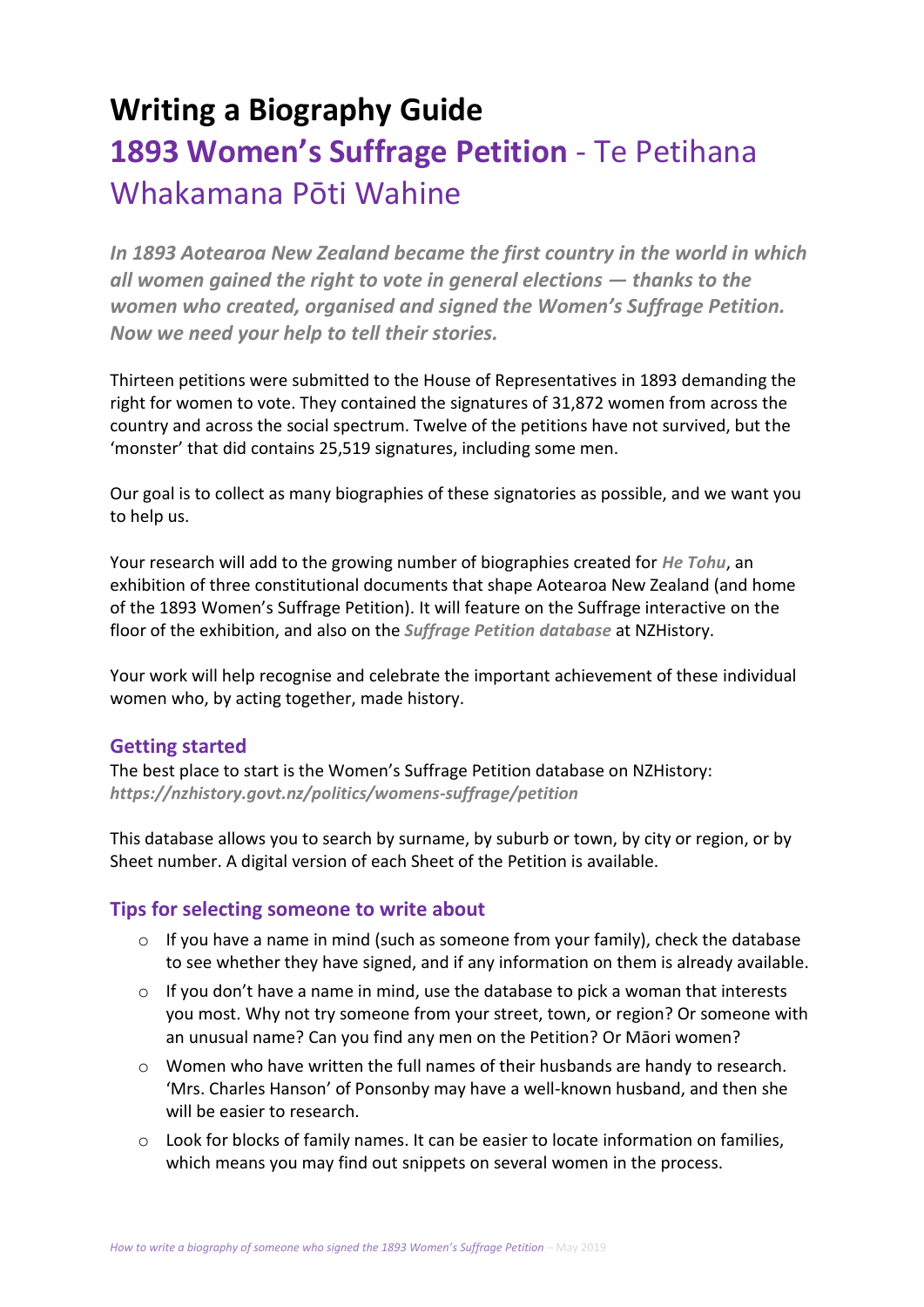# **Where to find information: search tips**

- o Libraries have great information on families and may have subscriptions to things like Ancestry, Find My Past, NZSG collections, as well as Electoral rolls and published family histories. Church and parish records, community collections, and local museums can also be useful places to find information.
- o Explore the general Research Guides available online at *[Archives New Zealand](http://archives.govt.nz/resources/research-resources/research-guides)* and the *[Alexander Turnbull Library](https://natlib.govt.nz/researchers/guides)* – especially the Family History Guide – as well as their Suffrage Petition Research Guides for more ideas and sources.
- o Search for birth, death and marriage information at: *<https://bdmhistoricalrecords.dia.govt.nz/search>*. Her absence or presence in the BDM indexes can tell you if she was born in New Zealand and whether she died here; the name of her parents; who she married; and her children. Some libraries also hold their own Indexes.
- o For BDM information in the UK, use *[GRO](https://www.gro.gov.uk/gro/content/)* for England and Wales, *[Scotlandspeople](https://www.scotlandspeople.gov.uk/)* for Scotland, and *[PRONI](https://www.nidirect.gov.uk/proni)* for Northern Ireland.
- o Family notices, court cases, and other newspaper items up to 31 December 1949 can be found on Papers Past: *[https://paperspast.natlib.govt.nz](https://paperspast.natlib.govt.nz/)*. The Australian equivalent is *[TROVE](https://trove.nla.gov.au/)*.
- o Records at Archives New Zealand may give clues to some life events. Go to *[http://archway.archives.govt.nz](http://archway.archives.govt.nz/)* and do a simple search for her name. The date, series and agency information will usually give you the information you need without needing to call up a file.
- o You may be able to find a Probate for her. These often include a Will. Digitised Probates are available for free at Family Search: *<https://www.familysearch.org/search/collection/1865481>*. If you can't find a probate for her, search for the probates of her father, husband or son(s)/children, as they are often the beneficiaries of wills.
- o Many of these women will have been migrants to New Zealand. You can search the passenger lists held at Archives New Zealand for free at Family Search: *<https://www.familysearch.org/search/collection/1609792>*. These will tell you when she came here and on what ship, her age when migrating, her occupation, where she came from, and where she ended up in New Zealand.
- o Run her name or her family names through the Alexander Turnbull Library unpublished collections catalogue: *[https://tiaki.natlib.govt.nz](https://tiaki.natlib.govt.nz/)* or the National Library catalogue: *<https://natlib.govt.nz/search>*
- $\circ$  Google your woman or family. If there is already a family tree online it can make it easier for you. Google her full name in quotation marks with things like 'New Zealand' or 'Dunedin' or her husband's name to get more targeted results. But beware of authenticity or reliability of information.
- $\circ$  Try searching for the woman's husband, son, or father if you can't find any records for her personally. Historically records were produced more for men than they were for women.
- o Many women had sons who served during the First World War and may have been listed as those men's next of kin. The *[Alexander Turnbull Library's guide on this topic](https://natlib.govt.nz/researchers/guides/family-history#how-do-i-find-information-about-my-ancestor-who-served-in-a-war)* is very useful.